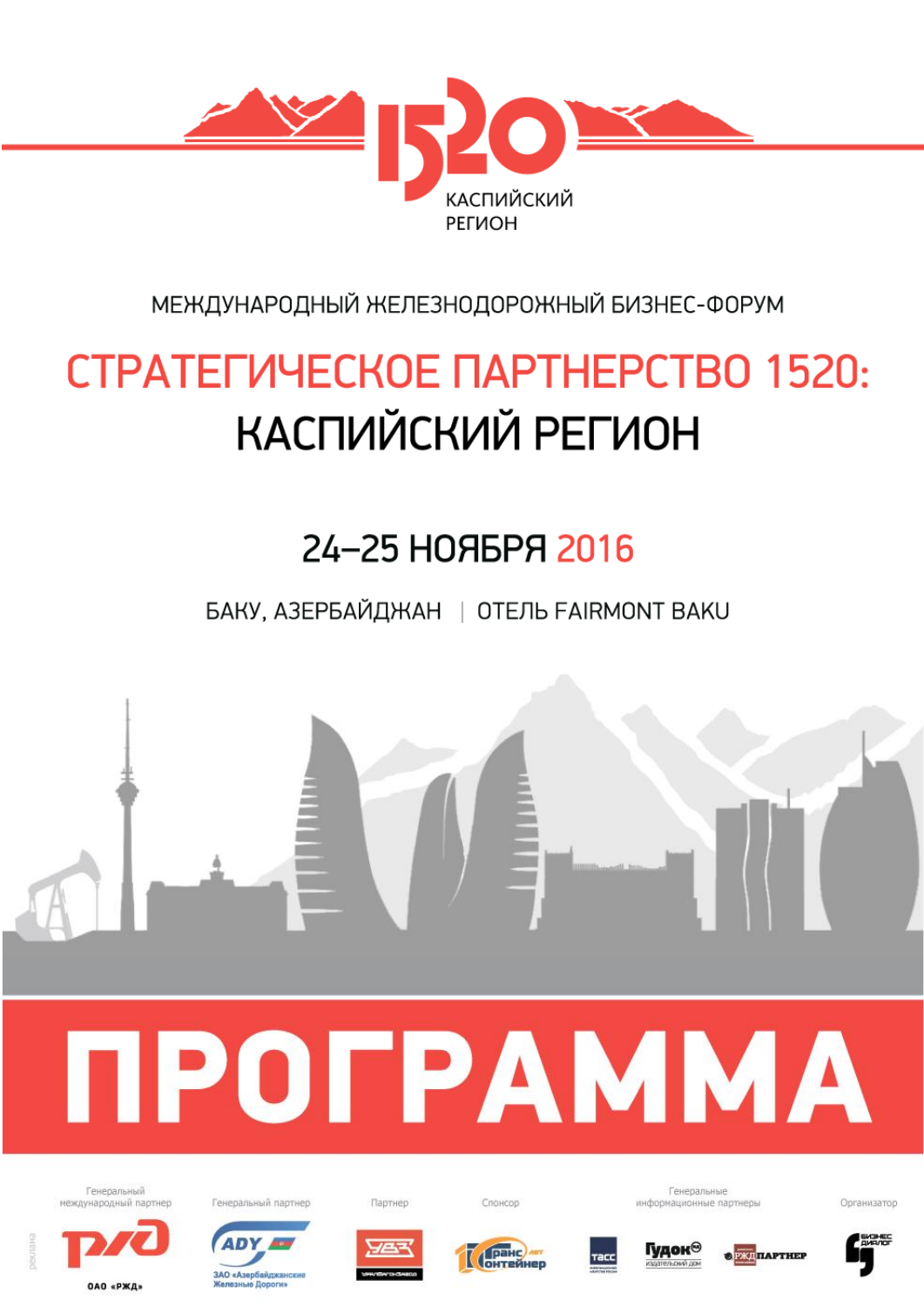## 24 ноября, четверг

**15:20**  $20.00$ 

Регистрация

Welcome-прием

OTALL Fairmont Baku 2 STAH

Alov Jazz Bar, 3 этаж

## 25 ноября, пятница

| 09:00       | Регистрация         | отель Fairmont Baku, 2 этаж |
|-------------|---------------------|-----------------------------|
| 10:00-11:30 | Пленарная дискуссия |                             |

Grand Ballroom II  $2$  этаж

## Каспийский транзит. Соединяя четыре стороны света

- От Хельсинки до Мумбая. Какие преимущества открывает  $\ddot{\phantom{a}}$ МТК «Север-Юг» по сравнению с Суэцким каналом
- Грузовая база на ближайшие пять лет. На каких направлениях транзитный  $\bullet$ трафик будет наиболее плотным и из каких грузов он будет состоять
- Каспийское кольцо. Какие выгоды получат страны региона  $\bullet$ в результате появления сквозного железнодорожного пути
- Диверсификация экспорта. Какие товары появятся на рынках 1520, когда «Север-Юг» станет работать полноценно
- Финансирование. Какие механизмы государственной поддержки  $\bullet$ применяются в регионе для обеспечения крупных экспортных контрактов

#### Приветственные обращения:

Абид Шарифов, заместитель Премьер-министра Азербайджанской Республики Джавид Гурбанов, председатель ЗАО «Азербайджанские железные дороги» Александр Мишарин, первый вице-президент ОАО «Российские железные дороги»

#### Модератор:

Ермолай Солженицын, старший партнер McKinsey&Company

#### Спикеры:

Хусейн Ашури, вице-президент Иранских железных дорог

Сахиль Бабаев, заместитель министра экономики Азербайджанской Республики

Мамука Бахтадзе, генеральный директор, председатель совета директоров

АО «Грузинская железная дорога»

Джавид Гурбанов, председатель ЗАО «Азербайджанские железные дороги» Санжар Елюбаев, вице-президент по координации операционной деятельности АО «Национальная Компания «Казахстан Темир Жолы»

Александр Мишарин, первый вице-президент ОАО «Российские железные дороги»

Олег Сиенко, генеральный директор АО «НПК «Уралвагонзавод»

Подписания международных соглашений

 $11:30$ Junior Ballroom I  $2 \pi A H$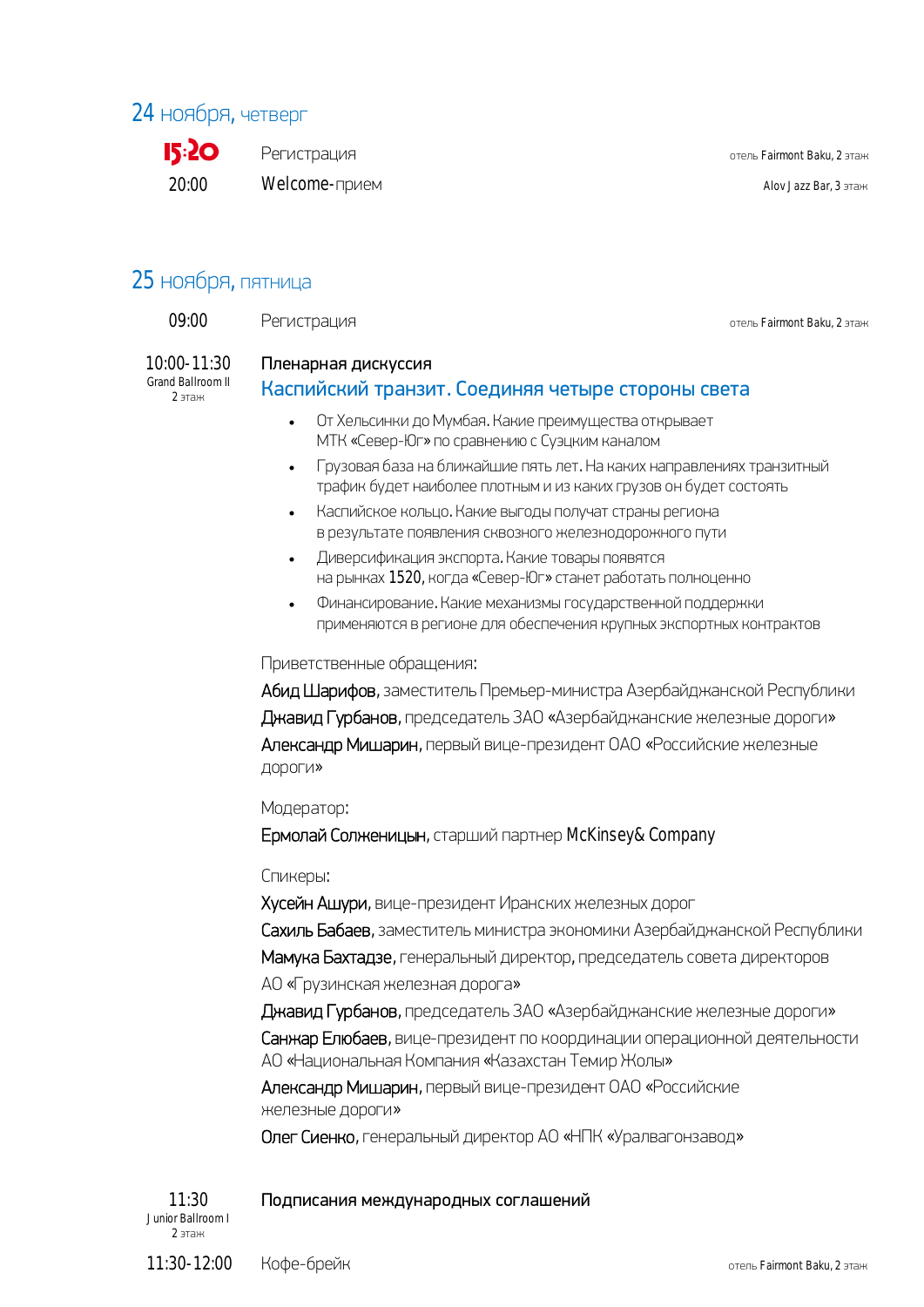#### $12:00 - 13:30$ Grand Ballroom II  $2$  этаж

### Дискуссия Инфраструктура. Как строить дороги вместе

- Возможности консорциума. Как улучшить международную координацию по строительству железнодорожной инфраструктуры
- Инвестиции. Какие модели финансирования проектов  $\bullet$ на МТК «Север-Юг» наиболее оптимальны
- Источники капитала. Какие факторы гарантируют интерес участников рынка к инфраструктурным проектам
- Дорога + порт. Кто станет драйвером модернизации инфраструктуры для ускоренной и безопасной перевалки грузов
- Страхование. Распределение обязательств между администрациями железных дорог, финансовыми институтами и государством

#### Модератор:

Евгений Дорот, заместитель генерального директора по инновационному развитию АО «РЖДстрой»

### Спикеры:

Дмитрий Болотский, директор по развитию бизнеса компании Бомбардье Транспортейшн - первый заместитель главы Региона Россия, СНГ, страны Балтии

Фархад Гулиев, заместитель председателя по стратегическому развитию, инвестиционным проектам и логистике ЗАО «Азербайджанское каспийское морское пароходство»

Физули Гулиев, начальник департамента инфраструктуры ЗАО «Азербайджанские железные дороги»

Ивана Дуарте, глава Европейского банка реконструкции и развития по инфраструктуре в Азербайджане

Владимир Косой, президент ООО «Центр экономики инфраструктуры»

Рахим Мамедов, начальник отдела проектов Государственного нефтяного фонда Азербайджанской республики SOFAZ

#### $13:30 - 14:30$ Обед

отель Fairmont Baku, 2 этаж

## $14:30 - 16:00$

Grand Ballroom II  $2$  этаж

## Дискуссия Мультимодальные и железнодорожные перевозки. Теперь быстрее и дешевле

- Прикаспийский вектор грузопотоков на 2017-2020 гг.  $\bullet$ На каких направлениях транзитный трафик будет наиболее плотным
- Рынок мультимодальных контейнерных перевозок.  $\bullet$ Какова динамика спроса и предложения
- Единый оператор на маршруте «Север-Юг».  $\bullet$ Может ли он появиться и на каких условиях
- Многофункциональные транспортные узлы. Какие города на маршруте «Север-Юг» займут эту прибыльную нишу
- Вызовы порожнего пробега.  $\bullet$ Как обеспечить заполняемость обратного рейса регулярными грузами

### Модератор:

Дмитрий Ковалёв, партнер PwC в России